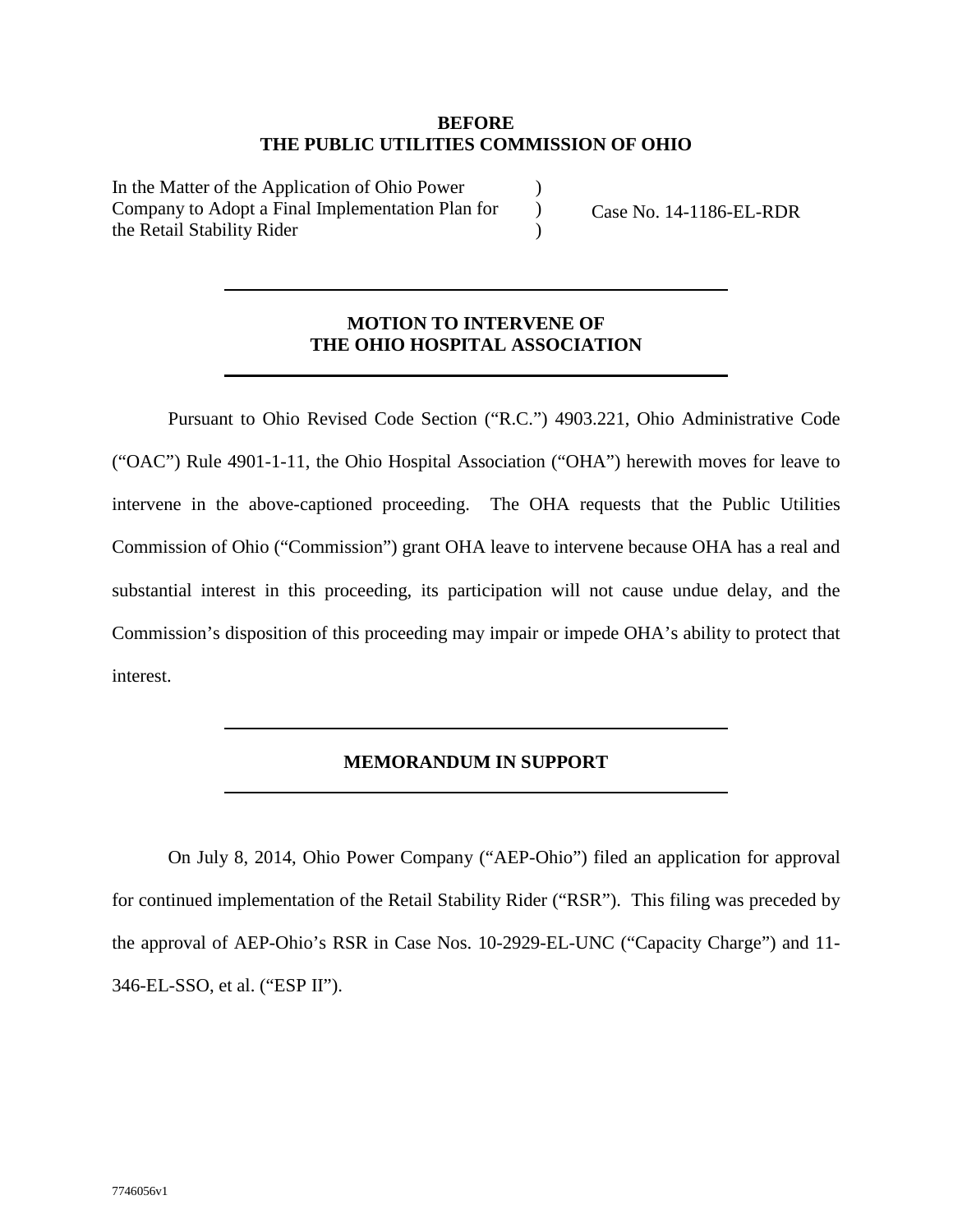The members of OHA located within the AEP-Ohio service territory will be affected by the Commission's determination in these matters, and should be permitted to intervene in the above-captioned proceeding because it has real and substantial interests.

The OHA is a private, nonprofit trade association with 219 hospitals, 55 of which are AEP-Ohio customers, and 13 healthcare system members that have more than 700 electricity accounts statewide. Collectively, OHA members annually spend well in excess of \$150 million for electric services—approximately \$4,500 a year for each staffed hospital bed. OHA's mission is to be a membership-driven organization that provides proactive leadership to create an environment in which Ohio hospitals are successful in serving their communities. Every hospital, or virtually every hospital, in AEP-Ohio's service area is a member of OHA and all OHA member hospitals are posted at http://www.ohanet.org/Members.

The OHA continues to be involved in efforts to enhance electric service reliability and contain costs for its members through both its advocacy before the Commission and through informal cooperative discussions with Ohio's EDUs. The OHA is keenly interested in insuring that the ultimate resolution of the matters in this proceeding will have a substantial impact on the reliability of the electricity delivered to of OHA members. The OHA has a substantial interest in this proceeding that is not adequately addressed by any other party. OHA's participation will enhance the effectiveness of the above proceeding, will not unnecessarily cause delay, and will help ensure that the proceedings in this matter are fair to its membership.

Accordingly, OHA respectfully requests the Commission to determine that OHA has a real and substantial interest in this proceeding and grant its Motion to Intervene pursuant to R.C. 4903.221 and OAC Rule 4901-1-11.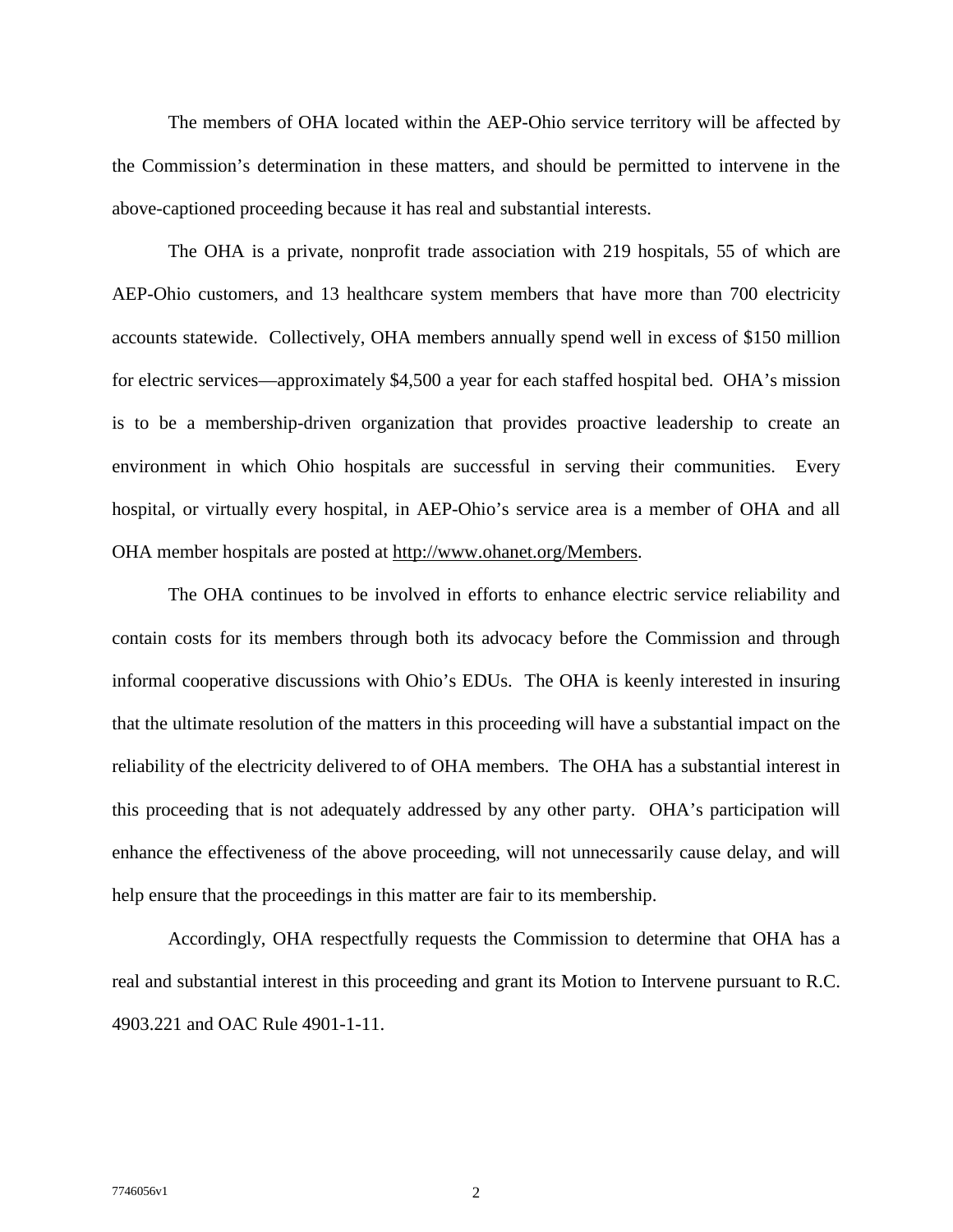Respectfully submitted on behalf of THE OHIO HOSPITAL ASSOCIATION

55

Richard L. Sites General Counsel & Senior Director of Health Policy OHIO HOSPITAL ASSOCIATION 155 East Broad Street, 15<sup>th</sup> Floor Columbus, OH 43215-3620 Telephone: (614) 221-7614 Facsimile: (614) 221-4771 Email: ricks@ohanet.org

and

Thomas J. O'Brien BRICKER & ECKLER LLP 100 South Third Street Columbus, OH 43215-4291 Telephone:(614) 227-2335 Facsimile: (614) 227-2390 E-mail: tobrien@bricker.com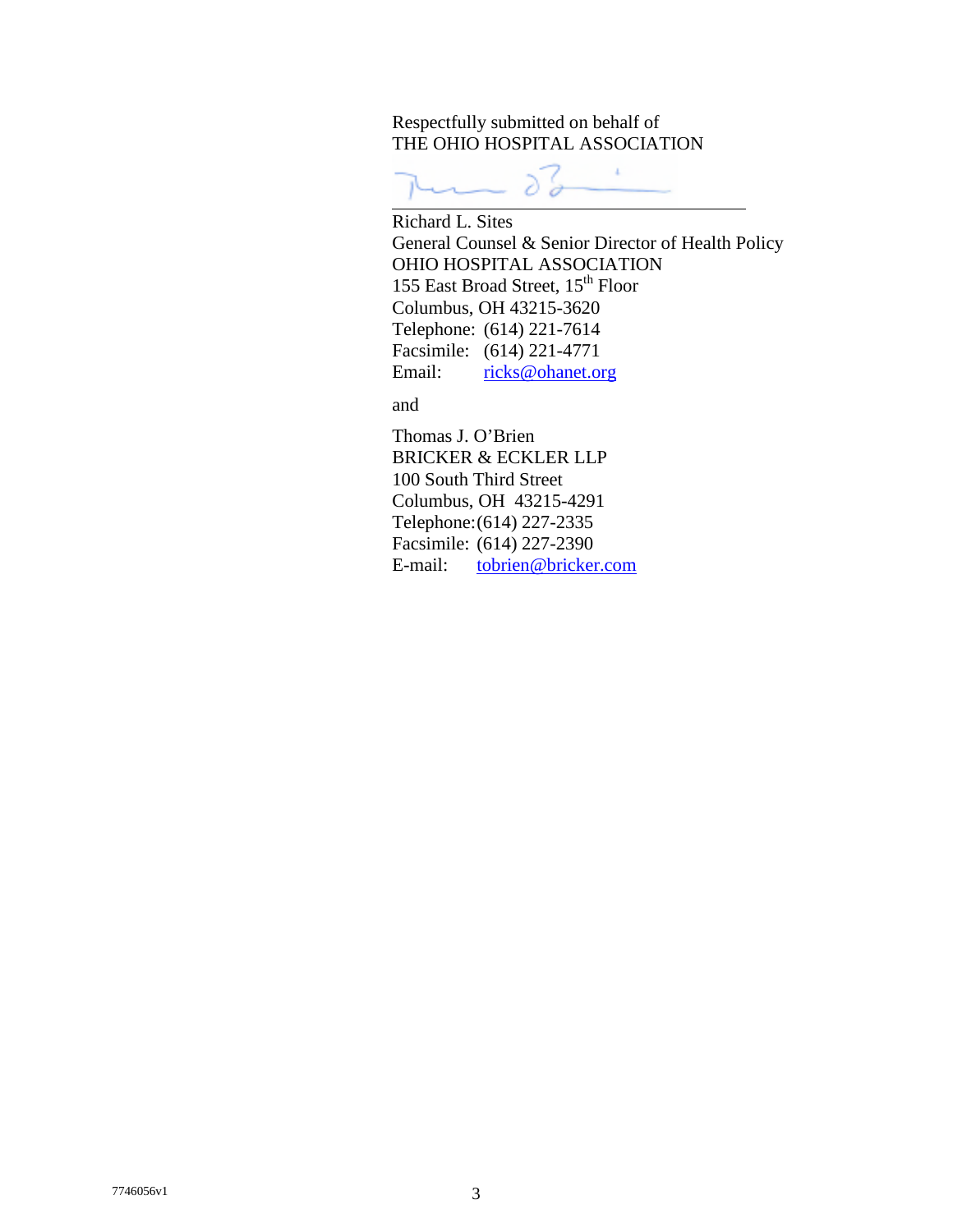## **CERTIFICATE OF SERVICE**

The undersigned hereby certifies that a copy of the foregoing Motion to Intervene was

served upon the parties of record listed below this  $16<sup>th</sup>$  day of July 2014 *via* electronic mail.

 $\overline{y}$   $\overline{\smash{\big)}\ 0}$   $\overline{\smash{\big)}\ 0}$   $\overline{\smash{\big)}\ 0}$   $\overline{\smash{\big)}\ 0}$   $\overline{\smash{\big)}\ 0}$   $\overline{\smash{\big)}\ 0}$   $\overline{\smash{\big)}\ 0}$   $\overline{\smash{\big)}\ 0}$   $\overline{\smash{\big)}\ 0}$   $\overline{\smash{\big)}\ 0}$   $\overline{\smash{\big)}\ 0}$   $\overline{\smash{\big)}\ 0}$   $\overline{\smash{\big)}\ 0}$   $\overline$ 

Steven T. Nourse Matthew J. Satterwhite American Electric Power Service Corporation 1 Riverside Plaza, 29<sup>th</sup> Floor Columbus, OH 43215 stnourse@aep.com mjsatterwhite@aep.com

David Boehm Michael Kurtz Jody Kyler Cohn Boehm, Kurtz & Lowry 36 East Seventh Street, Suite 1510 Cincinnati, Ohio 45202 dboehm@bkllawfirm.com mkurtz@bkllawfirm.com jkylercohn@bkllawfirm.com